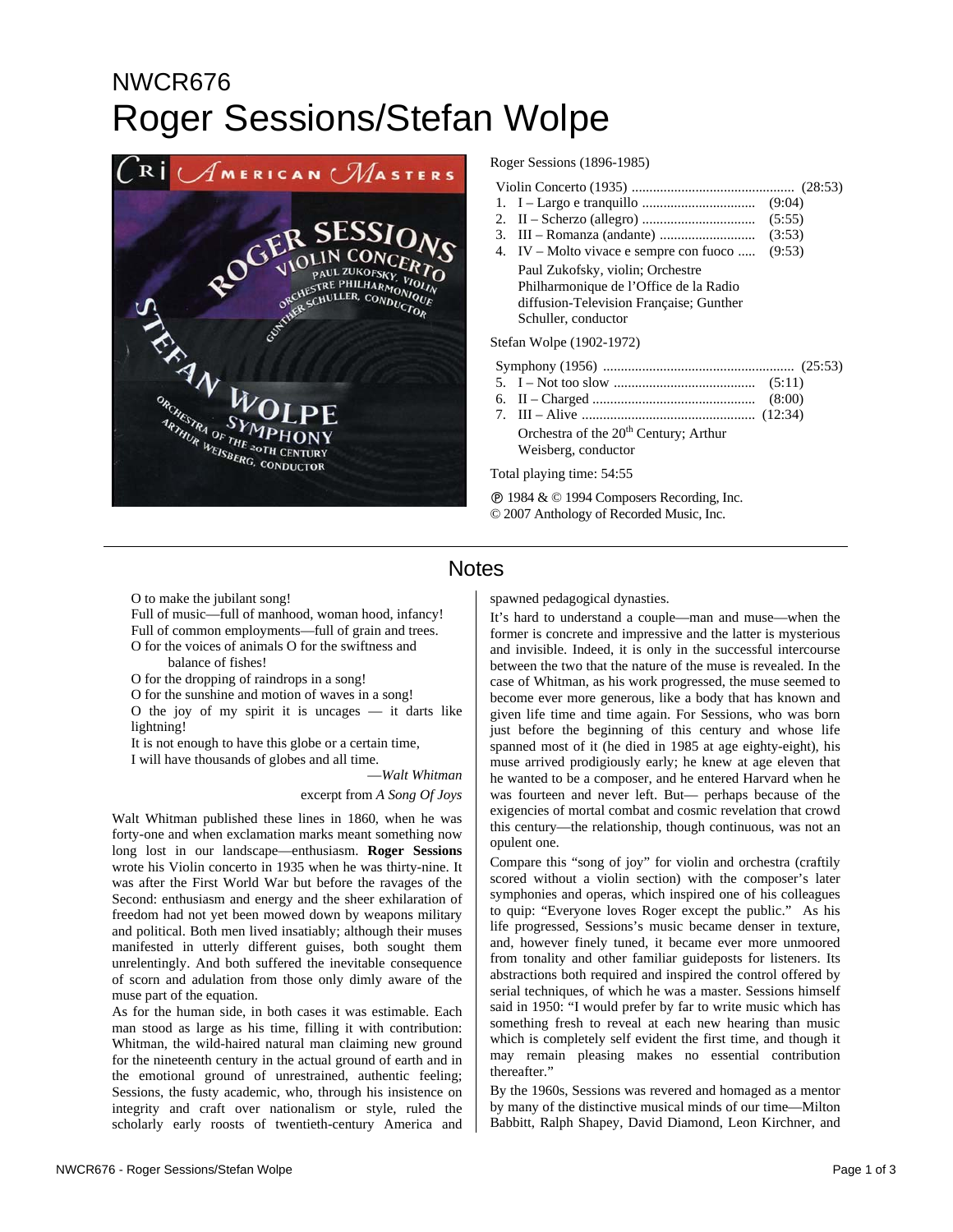Earl Kim among them. He also was, particularly after the bombshells of Cage and minimalism, increasingly scorned by younger composers as being academically elite and out of touch with musical reality. Critics respected the man, but one looks long and hard to find red blooded excitement about his music (Andrew Porter, for one, felt the connection exquisitely). Later, certain of the critical and music community couldn't even manage respect, taking his "crabbed" complexity and impenetrable discourse as gratuitous impediments to the listener.

And yet. In an interview with John Rockwell in the *New York Times* in 1981, Sessions said: "There's too much talk about music, too much self-consciousness. Some composers outlive that and others don't. A composer has to be part of his music, to be totally involved with it. I couldn't write a piece I wasn't in love with—you have to go to bed with it."

Whether Sessions outlived his considerable selfconsciousness or became pinned under its weight can only be answered by the ears of the beholder. (Today, there are perhaps more opportunities than ever to hear his music, as new recordings of his orchestral and chamber works continue to be issued.) In any case, the question is quintessential for this century. Writing in the *New Grove Dictionary of American Music*, John Harbison says: "Sessions's works often become clearer to the listener some time after they have been heard: when the demanding textures are recalled synoptically, a flash of insight may occur. *They are pieces that occupy more than their moments in time.*" [Emphasis added by RD] In an age when we have probed every corner of this earth and beyond, and we have looked at time until it bent into relativity, it is a poignant revelation to hear in twentieth century sound Whitman's proud, omnivorous boast of a century ago: "I will have thousands of globes and all time."

Listening to Roger Sessions's Violin concerto, given here by the young Paul Zukofsky (who was twenty-four when he made the recording), and Gunther Schuller with the French Radio and Television Orchestra, one's breath is taken away by the sheer audacity of a youthful composer coupling joyously, openly and accessibly with his muse.

#### —*Ruth Dreier*

Born in Berlin in 1902, **Stefan Wolpe** came to artistic maturity during the aesthetic and political ferment of the Weimar Republic. In 1920, he was admitted as a diploma candidate in composition to the Berlin Hochschule für Musik, but he found studies there too restrictive and he left after one year. Wolpe came in touch with Busoni, who he admired enormously and who gave him considerable encouragement. He also was involved briefly with the Berlin Dadaists, and more closely with the Melos Circle of leftist expressionists around Hermann Scherchen. It was at the Bauhaus of Weimar, where he attended lectures by Itten, Klee, and Schlemmer, where Wolpe found the radical new approaches to art that lacked in his formal schooling.

During the 1920s, Wolpe composed songs to texts by Hölderlin, Kleist, and Tagore, and then he became involved with the radical socialists, providing music for agitprop troupes and theater and dance companies. Several of his *Massenlieder* became as widely known as those of Eisler, and many of his songs in free twelve-tone idiom were heard in the Berlin cabarets.

Wolpe fled from Germany in 1933 and made his way to Vienna where he studied for a few months with Webern. In the next year he immigrated to Palestine, where he settled in Jerusalem and taught at the Palestine Conservatory. His twelve-tone compositions at this time synthesized Schoenberg's thematicism, the tropes of Hauer, and the intervallic processes of Webern. Wolpe's discovery of his ethnic roots in Palestine had a powerful impact on his music, particularly in settings of Hebrew texts from the Bible and from contemporary poets. He was also deeply influenced by Arabic classical and folk music, and the folk songs of the Yemenite Jews.

Wolpe emigrated again in 1938 and came to New York City where he taught at several schools in the New York and Philadelphia area. Among his students from the forties and early fifties were Elmer Bernstein, John Carisi, Morton Feldman, Tony Scott, and Ralph Shapey. During the late forties Wolpe associated with the painters of the New York School and attended their meetings at the Eighth Street Club, and then in 1952, he became director of music at Black Mountain College. There he composed many of his major works.

In the later 1950s, Wolpe established contact with the European scene by attending the Darmstadt Summer Courses for New Music where he gave an important series of lectures. During the 1960s, Wolpe returned to New York as chair of the Music Department of C.W. Post College, Long Island University. Through a new series of works for chamber ensemble he became an important influence of the next generation of composers, including Mario Davidovsky, Harvey Sollberger, and Charles Wuorinen. Wolpe died on April 4, 1972 from the effects of advanced Parkinsonism, five months before his seventieth birthday.

Wolpe composed Symphony during 1955, while teaching at Black Mountain College in North Carolina, and on a commission from Rogers and Hammerstein through the League of Composers/ISCM. Symphony is a radicalization of the American symphony, which at that time was flourishing in the concert halls in the works of Copland, Creston, Diamond, Harris, Piston, and Schumann. It was not until Leonard Bernstein programmed the New York Philharmonic season of 1963–64 with works by John Cage, Earle Brown, and others that a new aesthetic began to be heard in the American orchestra. Wolpe's Symphony was scheduled to premiere on January 16, 1964 under the baton of Bernstein's assistant, Stefan Bauer-Mengelberg. Bernstein explained in his prefatory words that due to the difficulty of the music only the first two movements of Symphony would be performed. Thus the first complete performance was given in Boston by the New England Conservatory Orchestra under Frederick Prausnitz on April 29, 1965, and the first complete New York performance, the one heard on this recording, was heard under Arthur Weisberg on September 1, 1975.

According to the composer's program notes, Symphony is a series of transformations of the two-bar melody that begins the first movement. Indeed, the first themes of the second and third movements are derived from the eight tones of the opening two-bar theme. Wolpe describes the music as "a structured field of pitches, the various tones standing in relation to one another… as physical bodies in a force field." At the outset of a movement he establishes concrete, tactile, memorable shapes that he proceeds to manipulate in a structured, constellatory space as though they are the moving elements of some mobile sculpture by Alexander Calder. These mobile shapes, surfaces, and masses rapidly expand and contract, fade and reemerge, interrupt and coalesce in all sectors of the musical space. The music gains its dynamic force from a drama of contrasted qualities:

To renew expressiveness: the cold, the shabby, the hard, the sudden, the lifeless, the rigid, the confused, the joke,